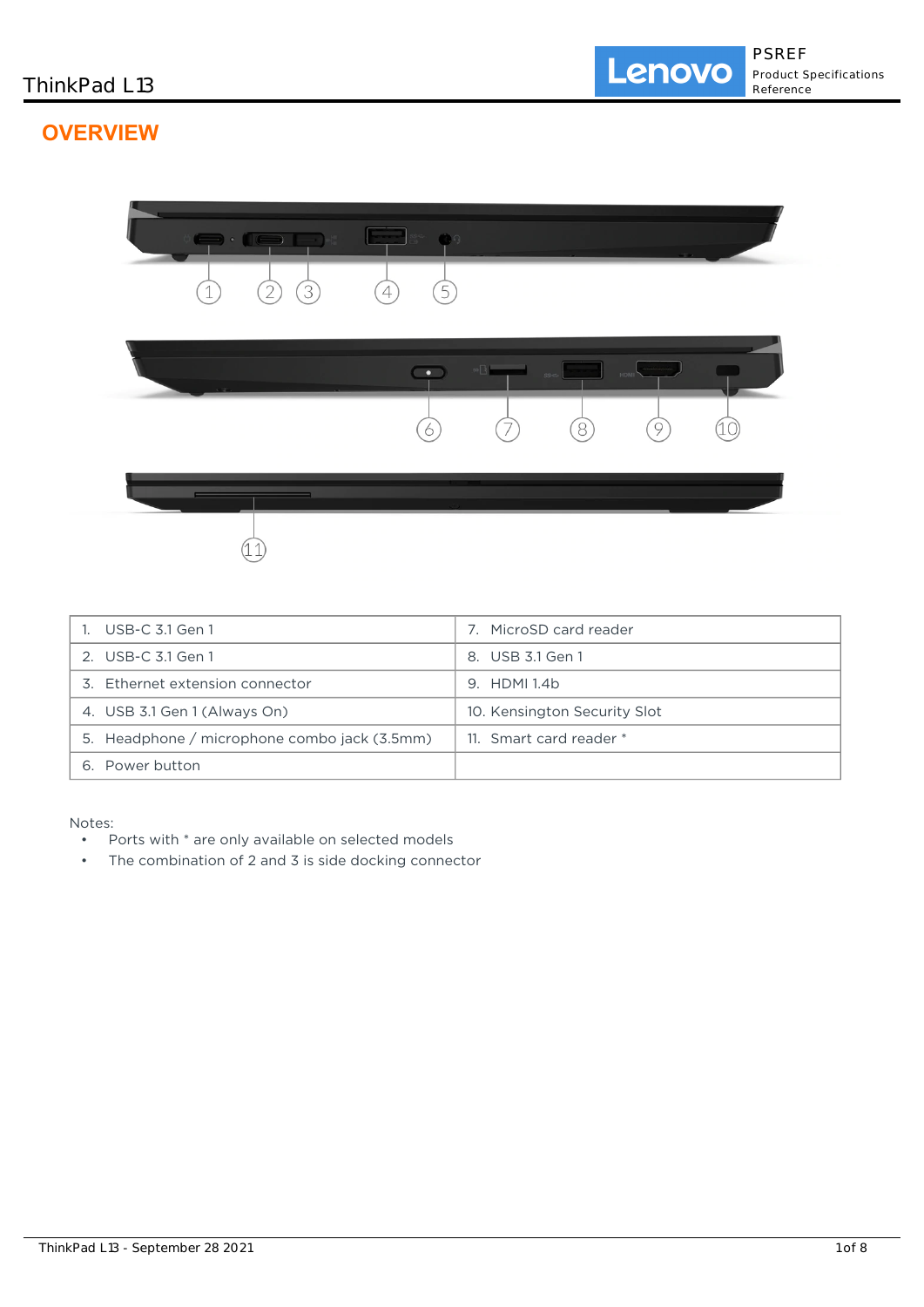# ThinkPad L13

# **PERFORMANCE**

# **Processor**

# **Processor Family**

Intel® Celeron® or 10th Generation Intel Core™ i3 / i5 / i7 Processor

## **Processor**\*\*

|                |                |                |           |           |     |           | Processor Name   Cores   Threads   Base Frequency   Max Frequency   Cache   Memory Support   Processor Graphics |
|----------------|----------------|----------------|-----------|-----------|-----|-----------|-----------------------------------------------------------------------------------------------------------------|
| Celeron 5205U  | 2              |                | $1.9$ GHz |           | 2MB | DDR4-2400 | Intel UHD Graphics                                                                                              |
| Core i3-10110U | 2              | $\overline{4}$ | $2.1$ GHz | $4.1$ GHz | 4MB | DDR4-2666 | Intel UHD Graphics                                                                                              |
| Core i5-10210U | 4              | 8              | $1.6$ GHz | $4.2$ GHz | 6MB | DDR4-2666 | Intel UHD Graphics                                                                                              |
| Core i5-10310U | $\overline{4}$ | 8              | $1.7$ GHz | 4.4GHz    | 6MB | DDR4-2666 | Intel UHD Graphics                                                                                              |
| Core i7-10510U | 4              | 8              | $1.8$ GHz | 4.9GHz    | 8MB | DDR4-2666 | Intel UHD Graphics                                                                                              |
| Core i7-10610U | 4              | 8              | $1.8$ GHz | 4.9GHz    | 8MB | DDR4-2666 | Intel UHD Graphics                                                                                              |

# **Operating System**

## **Operating System**\*\*

- Windows® 10 Pro 64
- Windows 10 Pro in S mode
- Windows 10 Home 64
- Ubuntu Linux
- No operating system

## **Graphics**

### **Graphics**

| Graphics                                               | Type | Memory Key Features |
|--------------------------------------------------------|------|---------------------|
| Intel UHD Graphics   Integrated   Shared   DirectX® 12 |      |                     |

# **Monitor Support**

## **Monitor Support**

Supports up to 3 independent displays via native display and 2 external monitors; supports external monitors via HDMI® (up to 4096x2160@30Hz) or USB-C (up to 4096x2304@60Hz)

# **Chipset**

## **Chipset**

Intel SoC (System on Chip) platform

## **Memory**

## **Max Memory**[1]

- 4GB soldered memory, not upgradable
- 8GB soldered memory, not upgradable
- 16GB soldered memory, not upgradable

## **Memory Slots**\*\*

- Memory soldered to systemboard, no slots (4GB model)
- Memory soldered to systemboard, no slots, dual-channel (8GB or 16GB model)

## **Memory Type**\*\*

- DDR4-2400
- DDR4-2666

Notes:

1. The max memory is based on the test results with current Lenovo® memory offerings. The system may support more memory as the technology develops.

# **Storage**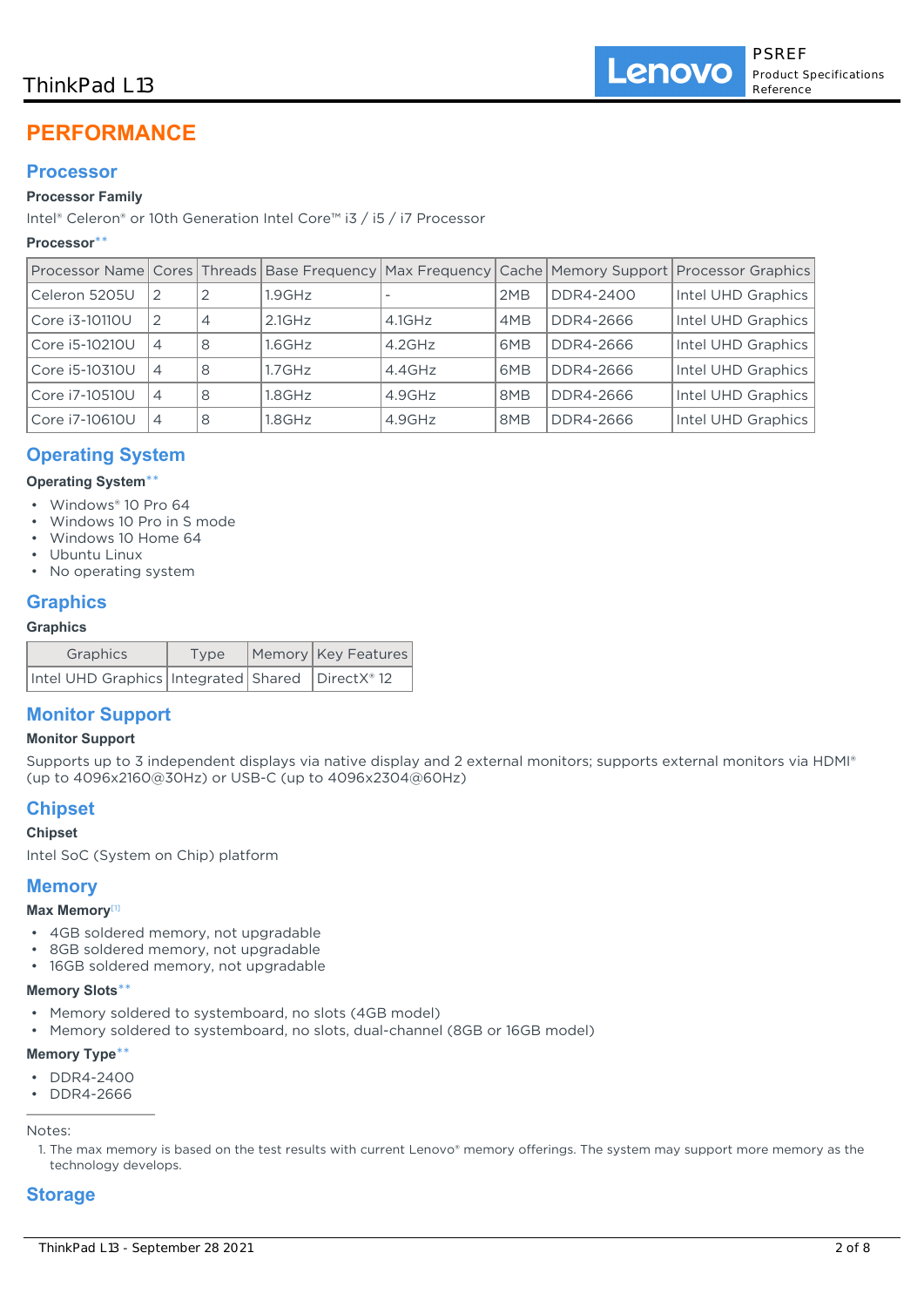Lenovo

## **Storage Support**

One drive, up to 512GB M.2 2242 SSD or 1TB M.2 2280 SSD, optional Intel Optane™ Memory integrated with SSD, M.2

## **Storage Type**\*\*

| Disk Type                                                                           | Interface                       | RPM   Security    |
|-------------------------------------------------------------------------------------|---------------------------------|-------------------|
| IM 2 2242 SSD.                                                                      | $ PC$ le NVMe, PCIe 3.0 x2 $ -$ |                   |
| I M.2 2280 SSD                                                                      | PCIe NVMe. PCIe 3.0 x4 -        | Opal <sub>2</sub> |
| Intel Optane Memory with Solid State Storage, M.2 2280   PCIe NVMe, PCIe 3.0 x4   - |                                 |                   |

## **Removable Storage**

**Optical** None

## **Card Reader**

MicroSD card reader

## **Multi-Media**

### **Audio Chip**

High Definition (HD) Audio, Synaptic® CX11880 codec

### **Speakers**

Stereo speakers, 2W x2, Dolby® Audio™ Premium

### **Microphone**

Dual array microphone

#### **Camera**\*\*

- 720p, with ThinkShutter, fixed focus
- IR & 720p hybrid, with ThinkShutter, fixed focus

# **Battery**

## **Battery**

Integrated Li-Polymer 46Wh battery, supports Rapid Charge (charge up to 80% in 1hr) with 65W AC adapter

### **Max Battery Life**[1]

MobileMark® 2014: 14.1 hr JEITA 2.0: 14.7 hr

Notes:

1. All battery life claims are approximate maximum and based on results using the MobileMark 2014, MobileMark 2018, JEITA 2.0, continuous 1080p video playback (with 150nits brightness and default volume level) or Google Power Load Test (PLT) battery-life benchmark tests. Actual battery life will vary and depends on many factors such as product configuration and usage, software use, wireless functionality, power management settings, and screen brightness. The maximum capacity of the battery will decrease with time and use.

## **Power Adapter**

#### **Power Adapter**\*\*

- 45W USB-C (2-pin) AC adapter
- 45W USB-C (3-pin) AC adapter
- 65W USB-C slim (3-pin) AC adapter
- 65W USB-C slim (2-pin) AC adapter
- 65W USB-C (2-pin) AC adapter
- 65W USB-C (3-pin) AC adapter

# **DESIGN**

# **Display**

## **Display**\*\* [1]

| Size Resolution Touch Type Brightness Surface Aspect Contrast Color Viewing<br>Key |
|------------------------------------------------------------------------------------|
|------------------------------------------------------------------------------------|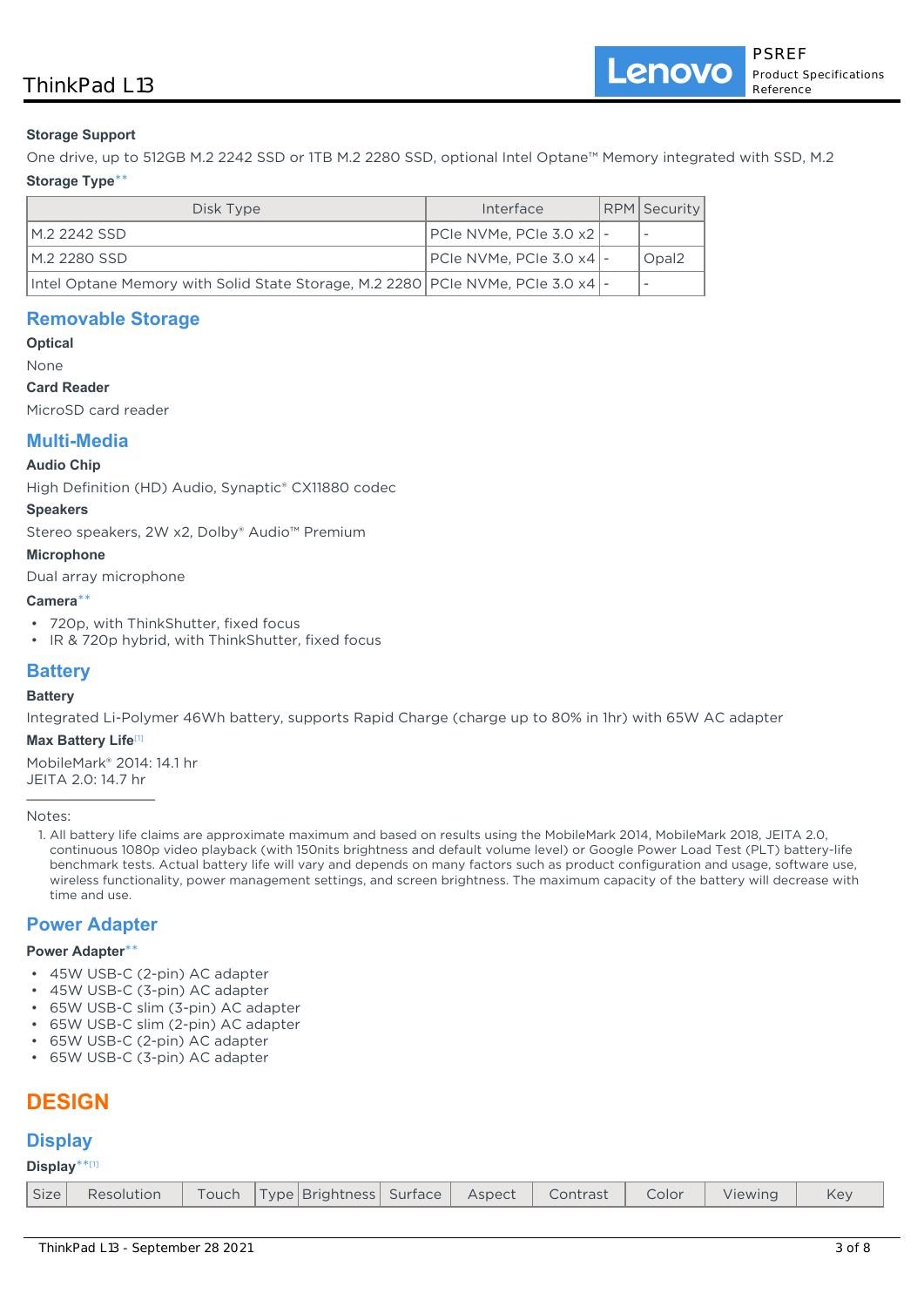|        |                              |                 |            |          |                | Ratio | Ratio | Gamut | Angle        | Features                 |
|--------|------------------------------|-----------------|------------|----------|----------------|-------|-------|-------|--------------|--------------------------|
|        | 13.3"   HD (1366x768)   None |                 | <b>TN</b>  | 250 nits | Anti-<br>glare | 16:9  | 500:1 |       | $90^{\circ}$ | $\overline{\phantom{a}}$ |
| 13.3'' | <b>FHD</b><br>(1920x1080)    | <b>None</b>     | <b>IPS</b> | 250 nits | Anti-<br>glare | 16:9  | 800:1 |       | $170^\circ$  | $\overline{\phantom{a}}$ |
| 13.3'' | <b>FHD</b><br>(1920x1080)    | Multi-<br>touch | <b>IPS</b> | 300 nits | Anti-<br>glare | 16:9  | 700:1 |       | $170^\circ$  | $\overline{\phantom{a}}$ |

#### **Touchscreen**

- On-cell touch, supports 10-point touch
- Non-touch

Notes:

1. California Electronic Waste Recycling Fee In California, per state law, Lenovo charges an electronic waste recycling fee on this covered device at the time of sale of the product. For more information, go to https://www.calrecycle.ca.gov/Electronics/Consumer

## **Input Device**

#### **Keyboard**

6-row, spill-resistant, multimedia Fn keys

#### **Keyboard Backlight**

- LED backlight
- No support

#### **UltraNav™**

TrackPoint® pointing device and Mylar® surface multi-touch touchpad

# **Mechanical**

### **Dimensions (WxDxH)**

| <b>Models</b> | Dimensions                                                    |
|---------------|---------------------------------------------------------------|
|               | All models 311.5 x 219 x 17.6 mm (12.26 x 8.62 x 0.69 inches) |

### **Weight**[1]

| <b>Models</b> | Weight                                                   |
|---------------|----------------------------------------------------------|
|               | $ \!\! $ All models $ \!\! $ 1.38 kg (3.04 lbs) $ \!\! $ |

#### **Case Color**\*\*

- Black
- Silver

### **Case Material**

Aluminium (top), GFRP (bottom)

Notes:

1. The system weight varies depending on configurations

# **CONNECTIVITY**

## **Network**

### **Onboard Ethernet**\*\*

- Gigabit Ethernet, Intel Ethernet Connection I219-LM (vPro models), RJ45 via optional ThinkPad® Ethernet Extension Adapter Gen 2 or Lenovo USB-C to Ethernet Adapter
- Gigabit Ethernet, Intel Ethernet Connection I219-V (non-vPro models), RJ45 via optional ThinkPad Ethernet Extension Adapter Gen 2 or Lenovo USB-C to Ethernet Adapter •

### **WLAN + Bluetooth®**\*\* [1]

- Intel Wireless-AC 9560, 802.11ac Dual Band 2x2 Wi-Fi® + Bluetooth 5.1, M.2 card
- Intel Wi-Fi 6 AX201, 802.11ax 2x2 Wi-Fi + Bluetooth 5.2, M.2 Card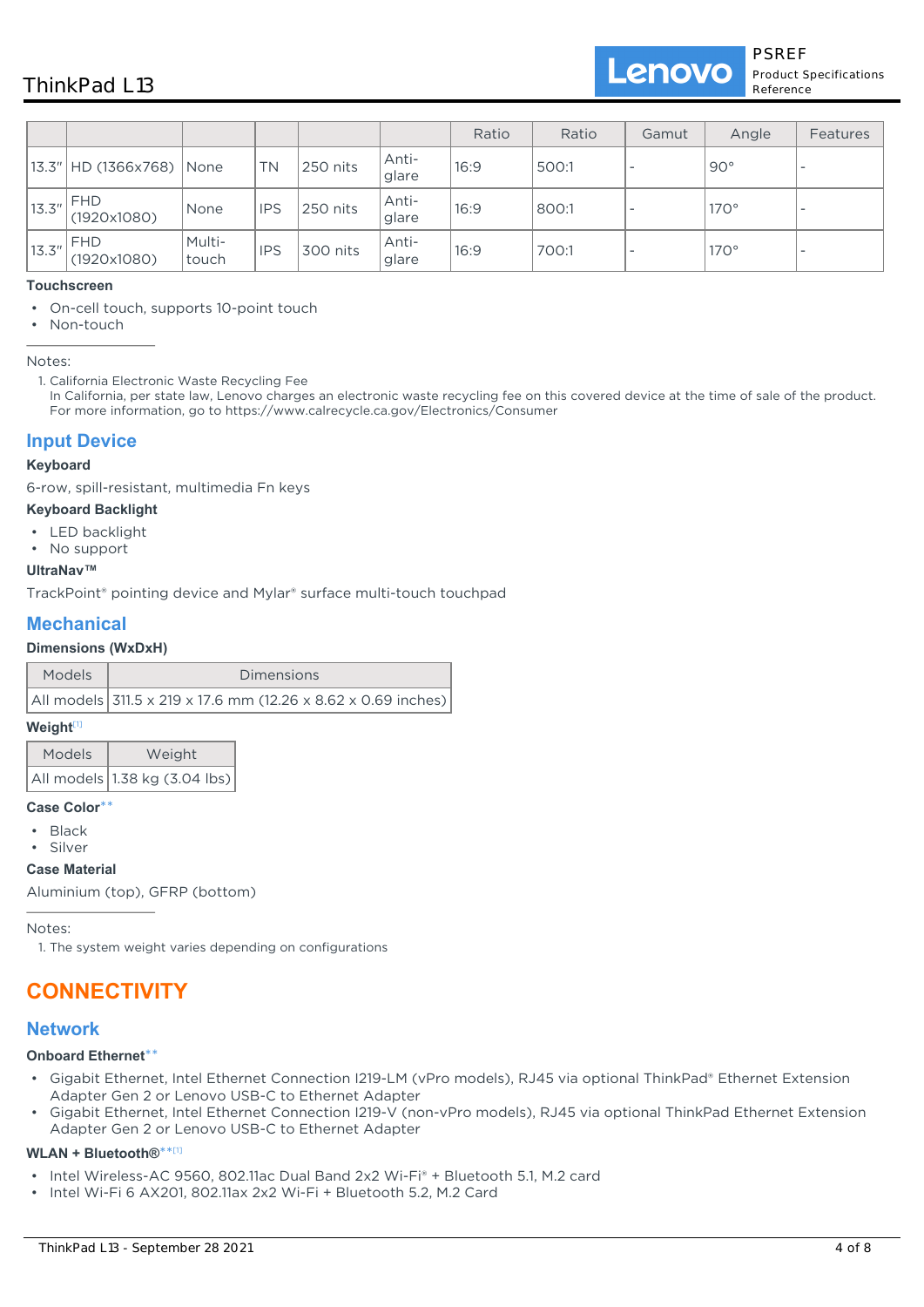### **WWAN**

No support

### **SIM Card**

No SIM card inbox

## **NFC**

No support

### Notes:

1. Intel WiFi 6 full features might be limited by country level restrictions Bluetooth 5.2 is supported with driver version 22.30 and later

## **Ports**[1]

### **Standard Ports**

- 1x USB 3.1 Gen 1
- 1x USB 3.1 Gen 1 (Always On)
- 2x USB-C 3.1 Gen 1 (support data transfer, Power Delivery and DisplayPort™ 1.2)
- 1x HDMI 1.4b
- 1x microSD card reader
- 1x Ethernet extension connector
- 1x Headphone / microphone combo jack (3.5mm)
- 1x Side docking connector

### **Optional Ports**

1x Smart card reader

Notes:

- 1. The transfer speed of following ports will vary and, depending on many factors, such as the processing speed of the host device, file attributes and other factors related to system configuration and your operating environment, will be slower than theoretical speed. USB 2.0: 480 Mbit/s;
- USB 3.2 Gen 1 (SuperSpeed USB 5Gbps, formerly USB 3.0 / USB 3.1 Gen 1): 5 Gbit/s;

USB 3.2 Gen 2 (SuperSpeed USB 10Gbps, formerly USB 3.1 Gen 2): 10 Gbit/s;

USB 3.2 Gen 2x2 (SuperSpeed USB 20Gbps): 20 Gbit/s; Thunderbolt™ 3: 40 Gbit/s; FireWire 400: 400 Mbit/s; FireWire 800: 800 Mbit/s

# **Monitor Cable**

## **Monitor Cable**\*\*\*

- Lenovo HDMI to VGA Monitor Adapter
- Lenovo USB-C to DisplayPort Adapter
- Lenovo USB-C to HDMI Adapter
- Lenovo USB-C to VGA Adapter
- No monitor cable

# **SECURITY & PRIVACY**

# **Security**

### **Security Chip**\*\*

- Discrete TPM 2.0, TCG certified
- Firmware TPM 2.0 integrated in chipset
- Disabled (in some regions)

### **Physical Locks**

Kensington® Security Slot

### **Smart Card Reader**

- Smart card reader
- No smart card reader

### **Fingerprint Reader**

- Touch style fingerprint reader on palm rest
- No fingerprint reader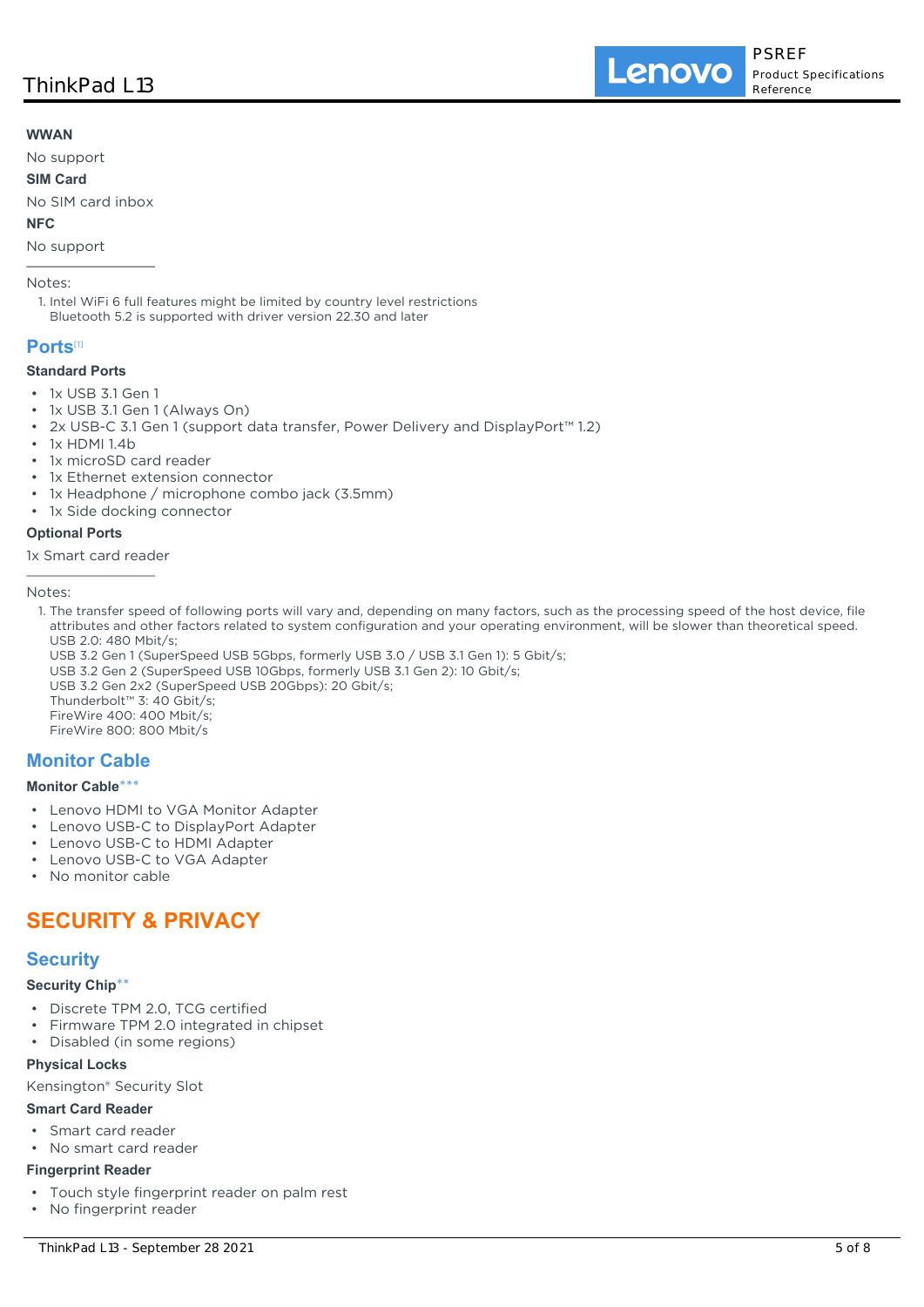Lenovo

### **BIOS Security**

- Supervisor password
- Power-on password
- Hard disk password
- Self-healing BIOS

## **Other Security**

- ThinkShutter camera cover
- (Optional) IR camera for Windows Hello

# **MANAGEABILITY**

## **System Management**

### **System Management**

- Intel vPro Technology, DASH
- None

# **SERVICE**

## **Warranty**

### **Base Warranty**\*\*

- 1-year depot service
- 1-year depot with 2-year system board service
- 1-year limited onsite service
- 1-year + 2-year depot service
- 1-year + 2-year limited onsite service
- 3-year (1-yr battery) depot service
- 3-year (1-yr battery) limited onsite service
- No base warranty

# **ENVIRONMENTAL**

# **Operating Environment**

### **Temperature**[1]

- Operating: 5°C (41°F) to 35°C (95°F)
- Storage and transportation in original shipping package: -20°C (-4°F ) to 60°C (140°F)
- Storage without package: 5°C (41°F) to 43°C (109°F)

#### **Humidity**

- Operating: 8% to 95% at wet-bulb temperature 23°C (73°F)
- Storage and transportation: 5% to 95% at wet-bulb temperature 27°C (81°F)

#### **Altitude**

Maximum altitude (without pressurization): 3048 m (10,000 ft)

Notes:

1. When you charge the battery, its temperature must be no lower than 10°C (50°F)

# **ACCESSORIES**

## **Bundled Accessories**

### **Bundled Accessories**\*\*\*

- Lenovo USB-C to USB-C Cable 2m
- Lenovo USB-C to Ethernet Adapter
- Lenovo USB-C to USB-A Adapter
- ThinkPad Ethernet Extension Adapter Gen 2
- None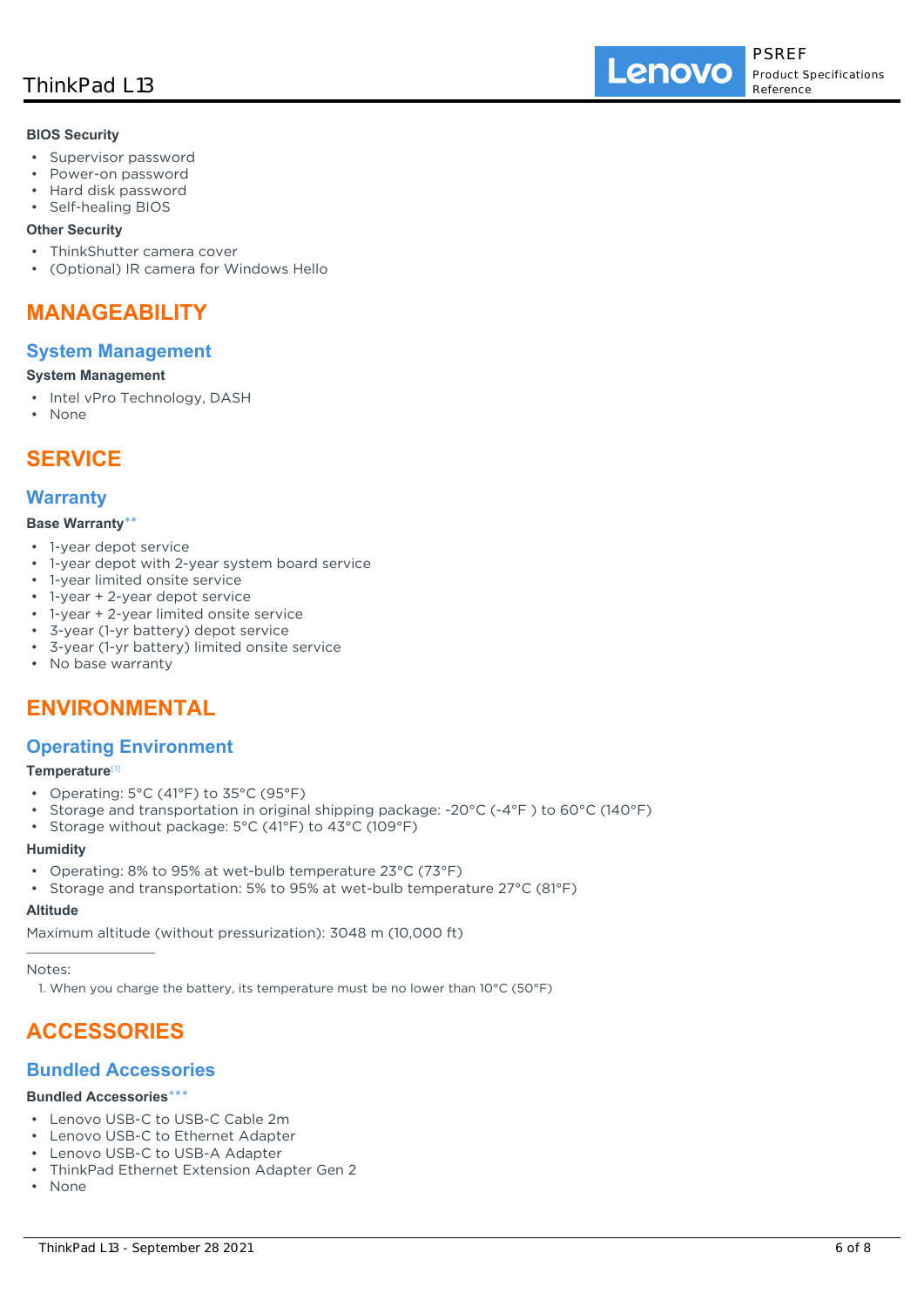# **CERTIFICATIONS**

# **Green Certifications**

## **Green Certifications**

- EPEAT™ Gold
- ENERGY STAR® 8.0
- TCO
- RoHS compliant

# **Other Certifications**

**Mil-Spec Test** MIL-STD-810G military test passed

- Feature with \*\* means that only one offering listed under the feature is configured on selected models.
- Feature with \*\*\* means that one or more offerings listed under the feature could be configured on selected models.
- Lenovo reserves the right to change specifications or other product information without notice. Lenovo is not responsible for photographic or typographical errors. LENOVO PROVIDES THIS PUBLICATION "AS IS," WITHOUT WARRANTY OF ANY KIND, EITHER EXPRESS OR IMPLIED, INCLUDING THE IMPLIED WARRANTIES OF MERCHANTABILITY OR FITNESS FOR A PARTICULAR PURPOSE. Some jurisdictions do not allow disclaimer of express or implied warranties in certain transactions, therefore this disclaimer may not apply to you.
- The specifications on this page may not be available in all regions, and may be changed or updated without notice.